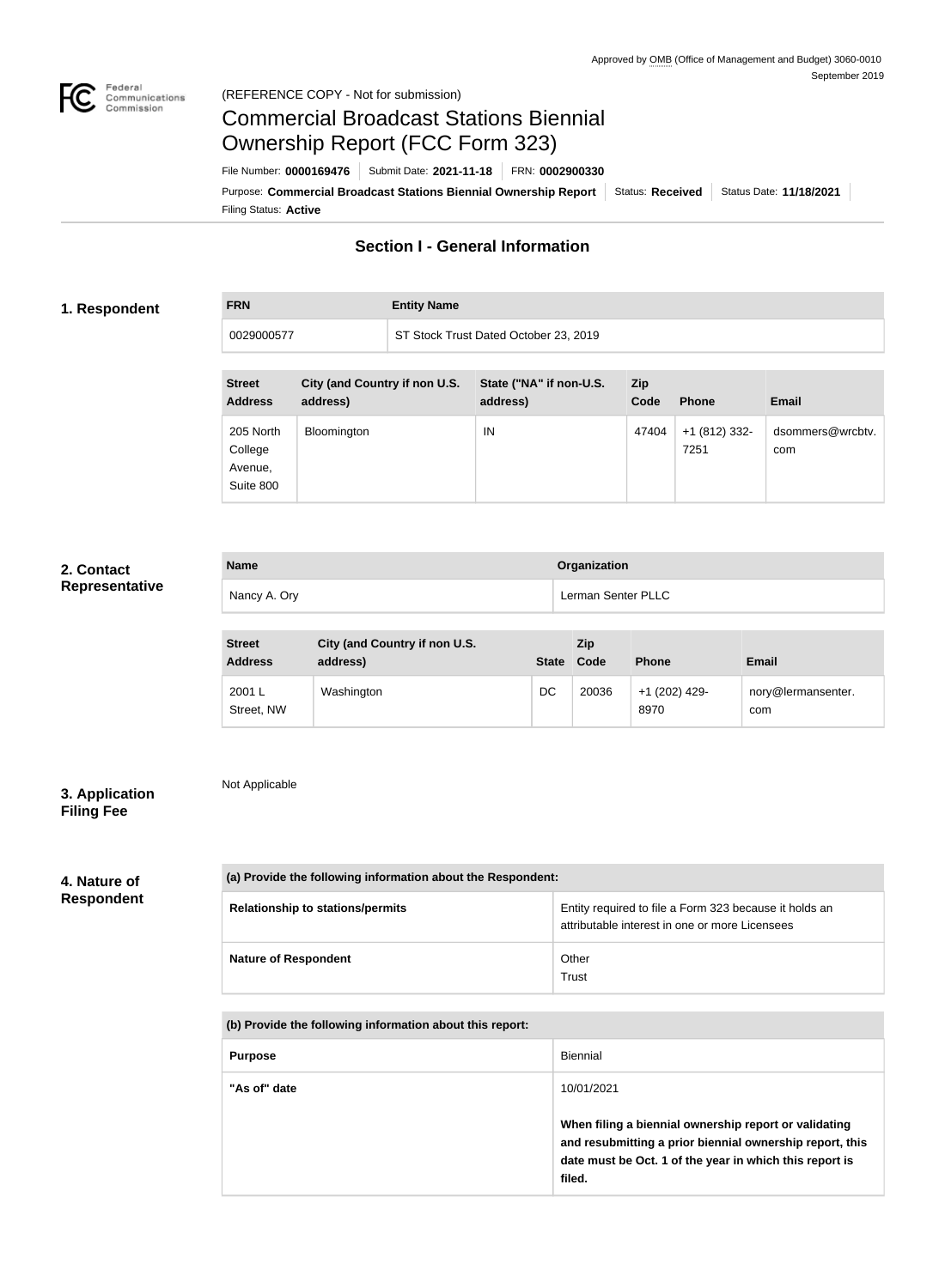#### **Respondent is filing this report to cover the following Licensee(s) and station(s):**

| Licensee/Permittee Name | <b>FRN</b> |
|-------------------------|------------|
| Sarkes Tarzian, Inc.    | 0002900330 |

| Fac. ID No. | <b>Call Sign</b> | <b>City</b>        | <b>State</b> | <b>Service</b> |
|-------------|------------------|--------------------|--------------|----------------|
| 8080        | <b>WGBJ</b>      | <b>AUBURN</b>      | IN           | <b>FM</b>      |
| 59131       | <b>WGCL</b>      | <b>BLOOMINGTON</b> | IN           | AM             |
| 59132       | WAJI             | FORT WAYNE         | IN           | <b>FM</b>      |
| 59134       | <b>WLDE</b>      | FORT WAYNE         | IN           | <b>FM</b>      |
| 59137       | <b>WRCB</b>      | <b>CHATTANOOGA</b> | TN           | <b>DTV</b>     |
| 59139       | <b>KTVN</b>      | <b>RENO</b>        | <b>NV</b>    | <b>DTV</b>     |
| 59141       | <b>WTTS</b>      | <b>TRAFALGAR</b>   | IN           | <b>FM</b>      |

#### **Section II – Biennial Ownership Information**

#### Licensee Respondents that hold authorizations for one or more full power television, AM, and/or FM stations should list all contracts and other instruments set forth in 47 C.F.R. Section 73.3613(a) through (c) for the facility or facilities listed on this report. In addition, attributable Local Marketing Agreements (LMAs) and attributable Joint Sales Agreements (JSAs) must be disclosed by the licensee of the brokering station on its ownership report. If the agreement is an attributable LMA, an attributable JSA, or a network affiliation agreement, check the appropriate box. Otherwise, select "Other." Non-Licensee Respondents, as well as Licensee Respondents that only hold authorizations for Class A television and/or low power television stations, should select "Not Applicable" in response to this question.

Not Applicable.

#### **2. Ownership Interests**

**1. 47 C.F.R. Section 73.3613** 

**and Other Documents**

> **(a)** Ownership Interests. This Question requires Respondents to enter detailed information about ownership interests by generating a series of subforms. Answer each question on each subform. The first subform listing should be for the Respondent itself. If the Respondent is not a natural person, also list each of the officers, directors, stockholders, non-insulated partners, non-insulated members, and any other persons or entities with a direct attributable interest in the Respondent pursuant to the standards set forth in 47 C.F.R. Section 73.3555. (A "direct" interest is one that is not held through any intervening companies or entities.) List each interest holder with a direct attributable interest in the Respondent separately.

> Leave the percentage of total assets (Equity Debt Plus) field blank for an interest holder unless that interest holder has an attributable interest in the Respondent solely on the basis of the Commission's Equity Debt Plus attribution standard, 47 C.F.R. Section 73.3555, Note 2(i).

In the case of vertical or indirect ownership structures, list only those interests in the Respondent that also represent an attributable interest in the Licensee(s) for which the report is being submitted.

Entities that are part of an organizational structure that includes holding companies or other forms of indirect ownership must file separate ownership reports. In such a structure do not report, or file a separate report for, any interest holder that does not have an attributable interest in the Licensee(s) for which the report is being submitted.

Please see the Instructions for further detail concerning interests that must be reported in response to this question.

The Respondent must provide an FCC Registration Number for each interest holder reported in response to this question. Please see the Instructions for detailed information and guidance concerning this requirement.

| <b>FRN</b>         | 0029000577                            |                                     |  |
|--------------------|---------------------------------------|-------------------------------------|--|
| <b>Entity Name</b> | ST Stock Trust Dated October 23, 2019 |                                     |  |
| <b>Address</b>     | PO Box                                |                                     |  |
|                    | <b>Street 1</b>                       | 205 North College Avenue, Suite 800 |  |
|                    |                                       |                                     |  |

#### **Ownership Information**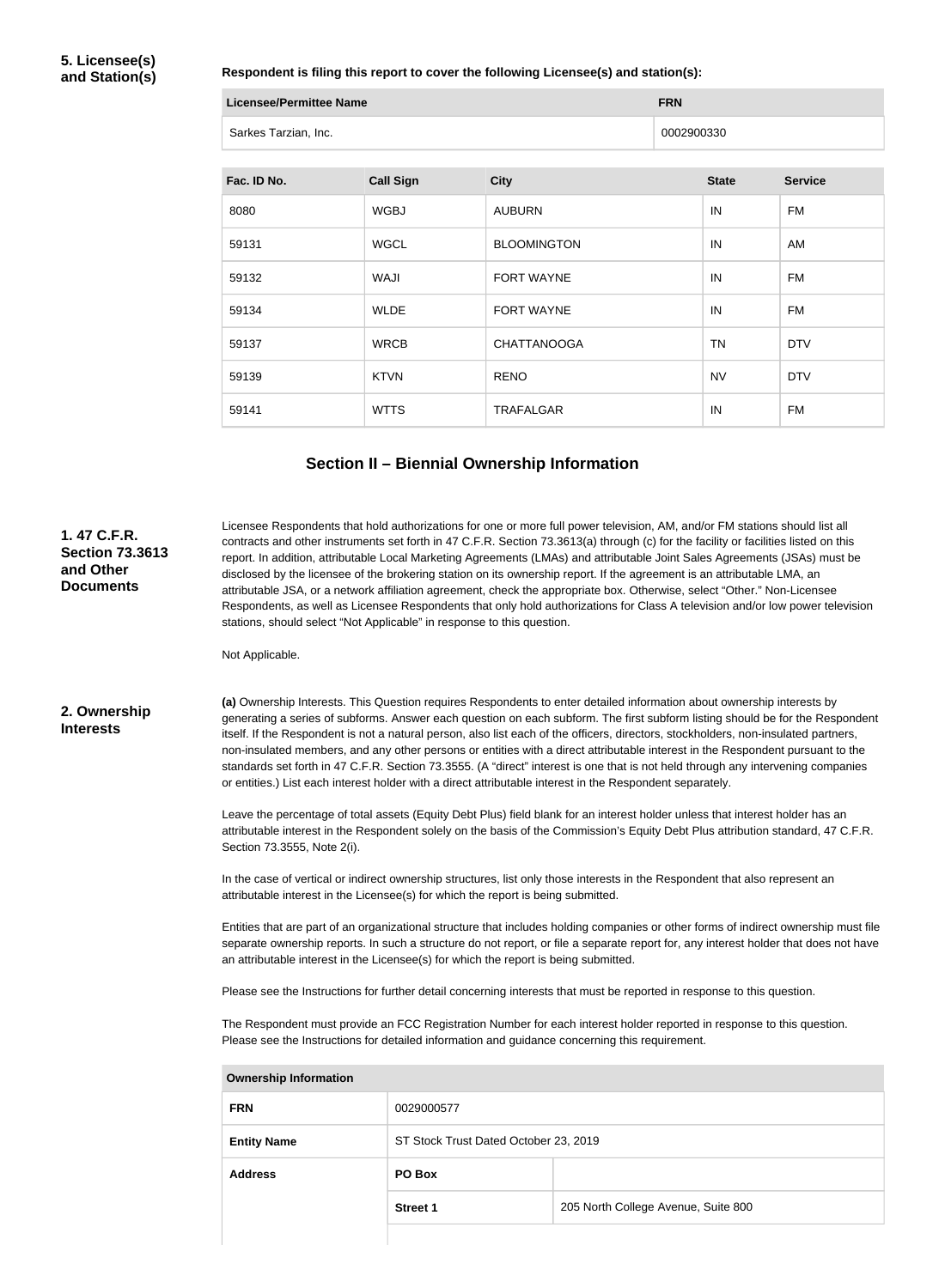|                                                         | <b>Street 2</b>                                                                      |                      |                            |
|---------------------------------------------------------|--------------------------------------------------------------------------------------|----------------------|----------------------------|
|                                                         | <b>City</b>                                                                          | Bloomington          |                            |
|                                                         | State ("NA" if non-U.S.<br>address)                                                  | IN                   |                            |
|                                                         | <b>Zip/Postal Code</b>                                                               | 47404                |                            |
|                                                         | Country (if non-U.S.<br>address)                                                     | <b>United States</b> |                            |
| <b>Listing Type</b>                                     | Respondent                                                                           |                      |                            |
| <b>Positional Interests</b><br>(check all that apply)   | Respondent                                                                           |                      |                            |
| <b>Tribal Nation or Tribal</b><br><b>Entity</b>         | Interest holder is not a Tribal nation or Tribal entity                              |                      |                            |
| <b>Interest Percentages</b><br>(enter percentage values | Voting                                                                               | 0.0%                 | <b>Jointly Held?</b><br>No |
| from 0.0 to 100.0)                                      | <b>Equity</b>                                                                        | 0.0%                 |                            |
|                                                         | <b>Total assets (Equity Debt</b><br>Plus)                                            | 0.0%                 |                            |
| that do not appear on this report?                      | Does interest holder have an attributable interest in one or more broadcast stations |                      | No                         |

#### **Ownership Information**

| <b>FRN</b>                                                | 0019285782                          |                          |                            |  |
|-----------------------------------------------------------|-------------------------------------|--------------------------|----------------------------|--|
| <b>Name</b>                                               | <b>THOMAS TARZIAN</b>               |                          |                            |  |
| <b>Address</b>                                            | PO Box                              |                          |                            |  |
|                                                           | <b>Street 1</b>                     | 205 North College Avenue |                            |  |
|                                                           | <b>Street 2</b>                     | Suite 800                |                            |  |
|                                                           | <b>City</b>                         | Bloomington              |                            |  |
|                                                           | State ("NA" if non-U.S.<br>address) | IN                       |                            |  |
|                                                           | <b>Zip/Postal Code</b>              | 47404                    |                            |  |
|                                                           | Country (if non-U.S.<br>address)    | <b>United States</b>     |                            |  |
| <b>Listing Type</b>                                       | Other Interest Holder               |                          |                            |  |
| <b>Positional Interests</b><br>(check all that apply)     | Other - Trustee                     |                          |                            |  |
| Citizenship, Gender,                                      | <b>Citizenship</b>                  | <b>US</b>                |                            |  |
| <b>Ethnicity, and Race</b><br><b>Information (Natural</b> | Gender                              | Male                     |                            |  |
| <b>Persons Only)</b>                                      | <b>Ethnicity</b>                    | Not Hispanic or Latino   |                            |  |
|                                                           | Race                                | White                    |                            |  |
| <b>Interest Percentages</b><br>(enter percentage values   | <b>Voting</b>                       | 100.0%                   | <b>Jointly Held?</b><br>No |  |
| from 0.0 to 100.0)                                        |                                     |                          |                            |  |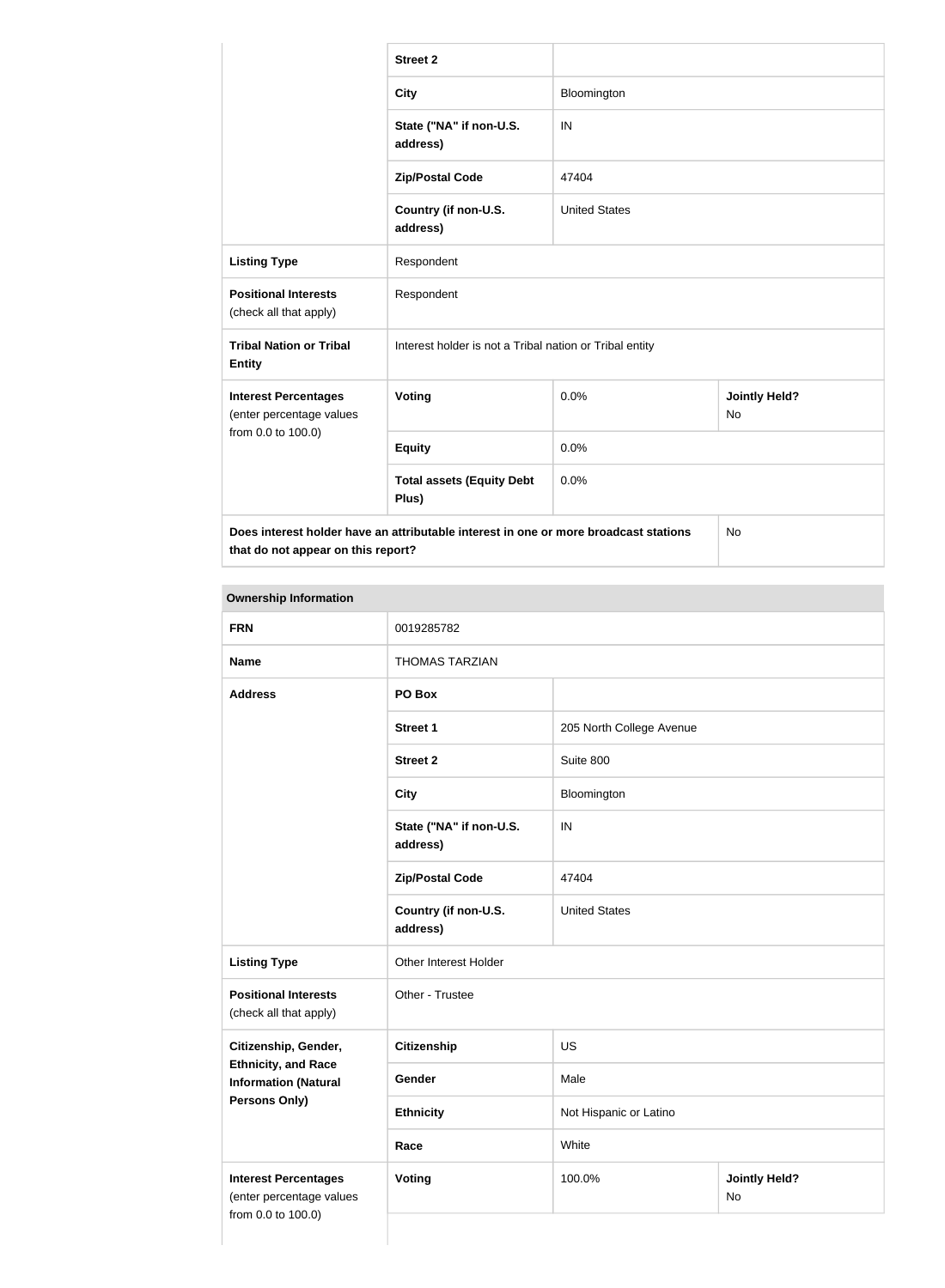|                                    | <b>Equity</b>                                                                        | $0.0\%$ |     |
|------------------------------------|--------------------------------------------------------------------------------------|---------|-----|
|                                    | <b>Total assets (Equity Debt</b><br>Plus)                                            | 100.0%  |     |
| that do not appear on this report? | Does interest holder have an attributable interest in one or more broadcast stations |         | No. |
|                                    | (b) Respondent certifies that any interests, including equity, financial, or voting  |         | Yes |

| (c) Does the Respondent or any reported interest holder         | <b>No</b> |
|-----------------------------------------------------------------|-----------|
| hold an attributable interest in any newspaper entities in      |           |
| the same market as any station for which this report is         |           |
| filed, as defined in 47 C.F.R. Section 73.3555?                 |           |
| If "Yes," provide information describing the interest(s), using |           |
| EITHER the subform OR the spreadsheet option below.             |           |
| Respondents with a large number (50 or more) of entries to      |           |
| submit should use the spreadsheet option.                       |           |
| NOTE: Spreadsheets must be submitted in a special XML           |           |
| Spreadsheet format with the appropriate structure that is       |           |
| specified in the documentation. For instructions on how to      |           |
| use the spreadsheet option to complete this question            |           |
| (including templates to start with), please Click Here.         |           |
| If using the subform, leave the percentage of total assets      |           |
| (Equity Debt Plus) field blank for an interest holder unless    |           |
| that interest holder has an attributable interest in the        |           |
| newspaper entity solely on the basis of the Commission's        |           |
| Equity Debt Plus attribution standard, 47 C.F.R. Section        |           |
| 73.3555, Note 2(i). If using an XML Spreadsheet, enter "NA"     |           |
| into the percentage of total assets (Equity Debt Plus) field    |           |
| for an interest holder unless that interest holder has an       |           |
| attributable interest in the newspaper entity solely on the     |           |
| basis of the Commission's Equity Debt Plus attribution          |           |
| standard.                                                       |           |
| The Respondent must provide an FCC Registration Number          |           |
| for each interest holder reported in response to this           |           |
| question. Please see the Instructions for detailed information  |           |
| and guidance concerning this requirement.                       |           |

**(d) Are any of the individuals listed as an attributable interest holder in the Respondent married to each other or related to each other as parentchild or as siblings?** No

If "Yes," provide the following information for each such the relationship.

**interests, not reported in this filing are non-attributable.**

If "No," submit as an exhibit an explanation.

| (e) Is Respondent seeking an attribution exemption for any officer or director with<br>duties wholly unrelated to the Licensee(s)?                                                                                             | No. |
|--------------------------------------------------------------------------------------------------------------------------------------------------------------------------------------------------------------------------------|-----|
| If "Yes," complete the information in the required fields and submit an Exhibit fully describing<br>that individual's duties and responsibilities, and explaining why that individual should not be<br>attributed an interest. |     |